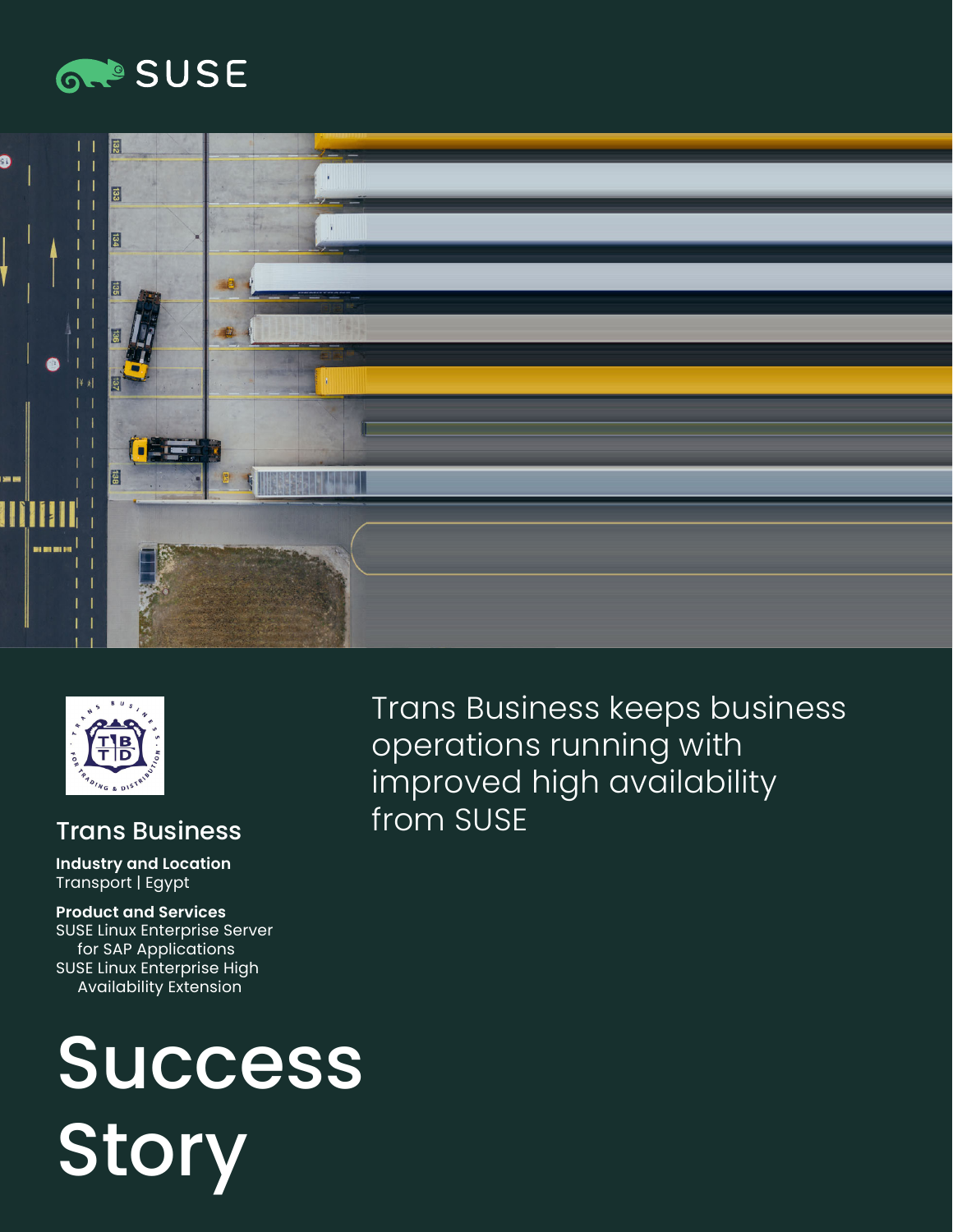

## At-a-Glance

If key sales systems at Trans Business are unavailable, the company could lose up to \$5 million in potential revenues per day. Dissatisfied with its existing Red Hat Enterprise Linux (RHEL) platform for SAP ERP, Trans Business opted to migrate to SUSE® Linux Enterprise Server (SLES) for SAP Applications with SUSE Linux Enterprise High Availability Extension. Since then, the company has enjoyed a perfect availability record, along with substantially improved performance and ease of management.

#### **Overview**

Trans Business for Trading and Distribution LLC is the distributor of Philip Morris International tobacco products in Egypt. The company distributes some of the country's top-selling cigarette brands, including L&M Blue and Red, Marlboro Red and Gold, and Merit.

# **Challenge**

To keep vendors stocked, the Trans Business salesforce works in the field six days a week from 7 a.m. to 9 p.m., generating approximately 100 million Egyptian pounds (\$5 million) in cash sales daily. To book sales and generate invoices, employees use handheld terminals connected directly to the company's SAP ERP applications.



With no manual sales systems to fall back on in the event of a technology outage, Trans Business sets a high premium on the reliability and availability of its core systems.

Ahmed Samy, head of IT at Trans Business, says: "Although we run both a clustered high-availability environment and a separate disaster-recovery landscape for SAP ERP, on two occasions we nevertheless suffered a complete halt in production caused by an operating system outage — once for a couple of hours, and once for a whole day. This represented up to \$8 million in lost revenue."

Aiming to protect against future unplanned downtime, Trans Business decided to migrate away from the RHEL operating system that supported its SAP ERP landscape.

# Solution

Following recommendations from SAP, Trans Business selected SLES for SAP Applications and migrated from Sybase to SAP HANA for the database layer.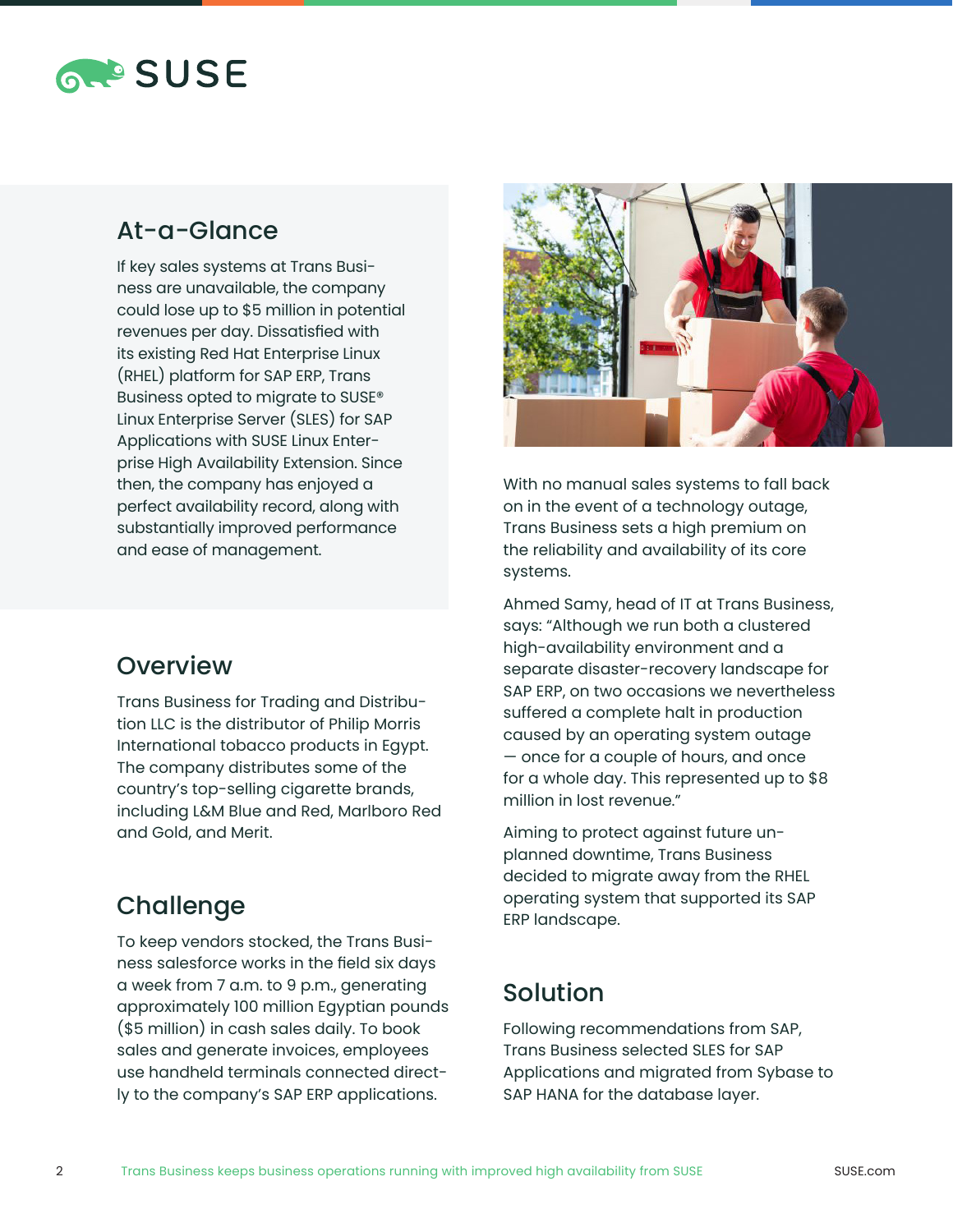

"A key advantage of the SUSE operating system is that, unlike the Red Hat offering, it did not require us to buy any add-ons from SAP to create the high-availability environment."

> **Ahmed Samy** Head of IT Trans Business

"As we are a very high-revenue company, we depend enormously on our IT resources," says Samy. "We make ongoing investments to ensure we stay up to date on the latest technologies that enhance availability, reliability and performance, including the adoption of best-of-breed solutions like SAP HANA and SLES."

Trans Business worked with Master Linux, a regional leader in open source technology, to perform the migrations. Master Linux made use of the saptune utility that ships with the SUSE operating system to perform comprehensive tuning and configuration, ensuring that all deployed SAP systems perform well and work together without problems.

"Master Linux completed the work to a very high standard and helped make the migration process seamless and nondisruptive," says Samy.

SLES for SAP Applications ships pretuned for the demands of SAP ERP and includes bundled high availability (HA) components that competing vendors sell separately.



"A key advantage of the SUSE operating system is that, unlike the Red Hat offering, it did not require us to buy any add-ons from SAP to create the high-availability environment," says Samy. "SLES for SAP Applications comes with all of the required HA components, so it's simple to buy and deploy."

Since the migration, Trans Business has extensively tested the SUSE system's failover functionality and found it to be completely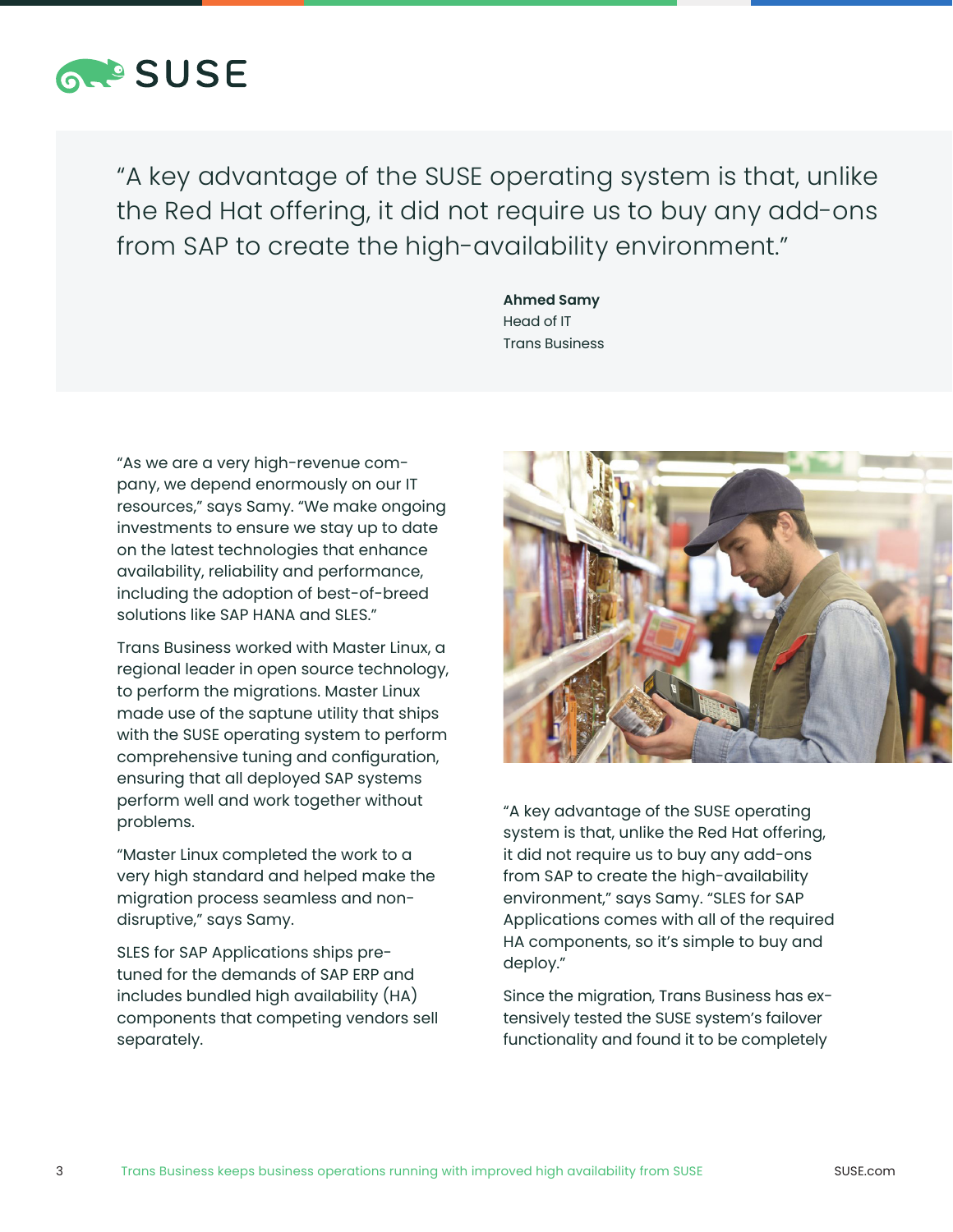

"By migrating to SUSE Linux Enterprise Server for SAP Applications, we have achieved our primary goal of avoiding costly downtime. We have had zero problems with availability, so our core operations have been able to work uninterrupted."

> **Ahmed Samy** Head of IT Trans Business

reliable. "Moving to the HA instance is fully automated, and we have successfully tested going back and forth between production and HA on a number of occasions," says Samy. "In general, it's much easier and more dependable than it was previously with the Red Hat distribution."

#### Results

Migrating from RHEL to SLES for SAP Applications produced immediate improvements in system performance and availability for Trans Business. The IT team saw a significant reduction in the number of issues flagged in its weekly SAP EarlyWatch Alert reports, and there have been no incidents of unplanned downtime since the switch.

"By migrating to SLES for SAP Applications, we have achieved our primary goal of avoiding costly downtime," says Samy. "We have had zero problems with availability, so our sales teams have been able to work uninterrupted."

As Trans Business also migrated from a conventional relational database to the



columnar, in-memory SAP HANA database, the company achieved substantial performance improvements. For example, a regular business report that previously took two hours to run now completes in a matter of seconds. In other cases, reports that once took six hours to run are now complete in less than one minute.

Samy says: "Of course, SAP HANA is a much faster database platform, but I believe the performance improvements we've seen are at least 20% due to SLES. The environment is easier to manage, and my team is much less dependent on external help to keep the operating system running in optimal condition."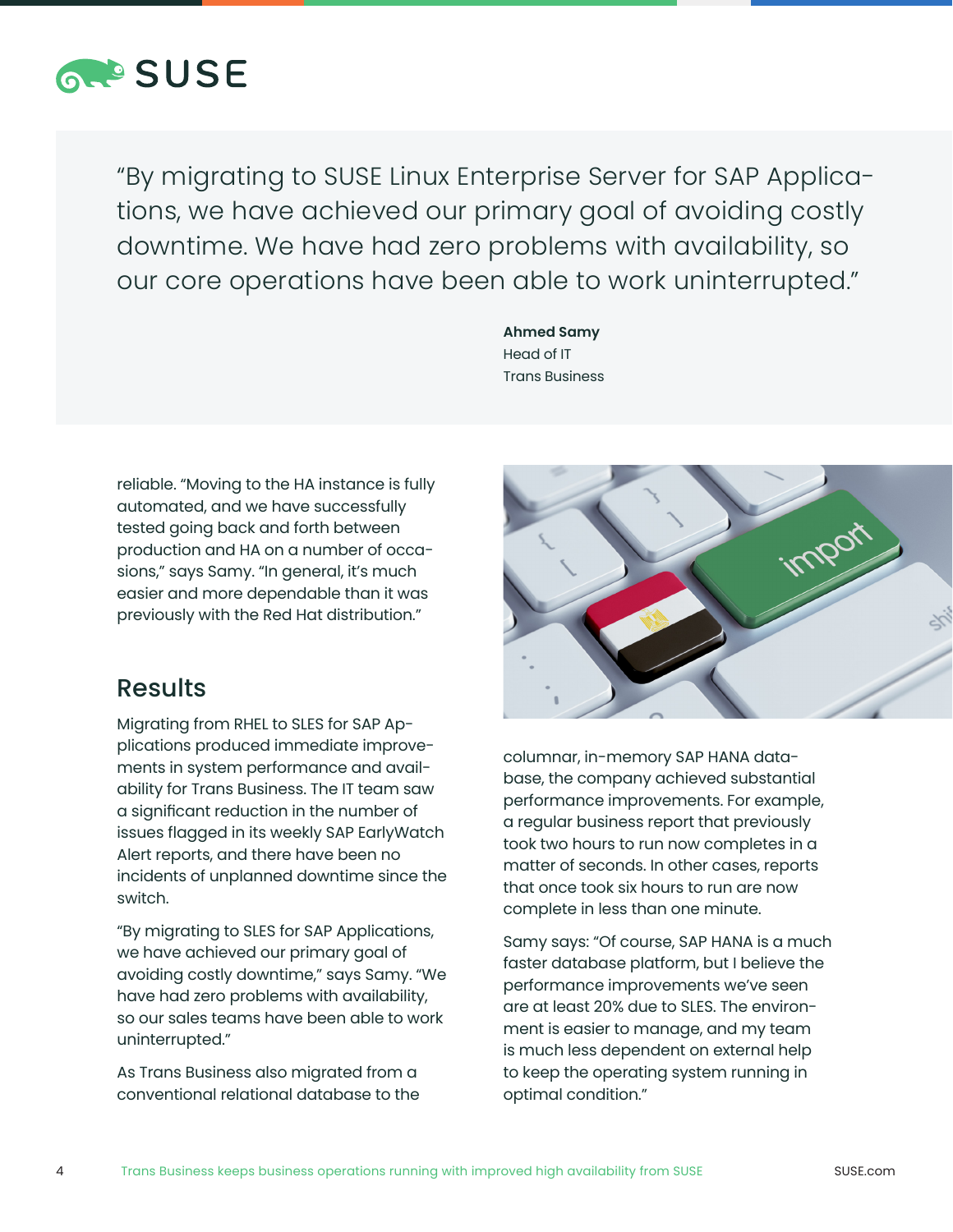

"SUSE Linux Enterprise Server for SAP Applications comes with all of the required HA components, so it's simple to buy and deploy."

> **Ahmed Samy** Head of IT Trans Business

# Benefits

- Provides exceptional stability and uptime for SAP ERP and SAP HANA.
- Boosts performance, cutting reportgeneration time from hours to seconds.
- Strong system performance enables sales teams to work uninterrupted.

## Find out how SUSE can help you become an innovation hero!

- Sales-Inquiries-APAC@suse.com
- Sales-Inquiries-EMEA@suse.com
- Sales-Inquiries-LATAM@suse.com
- Sales-Inquiries-NA@suse.com